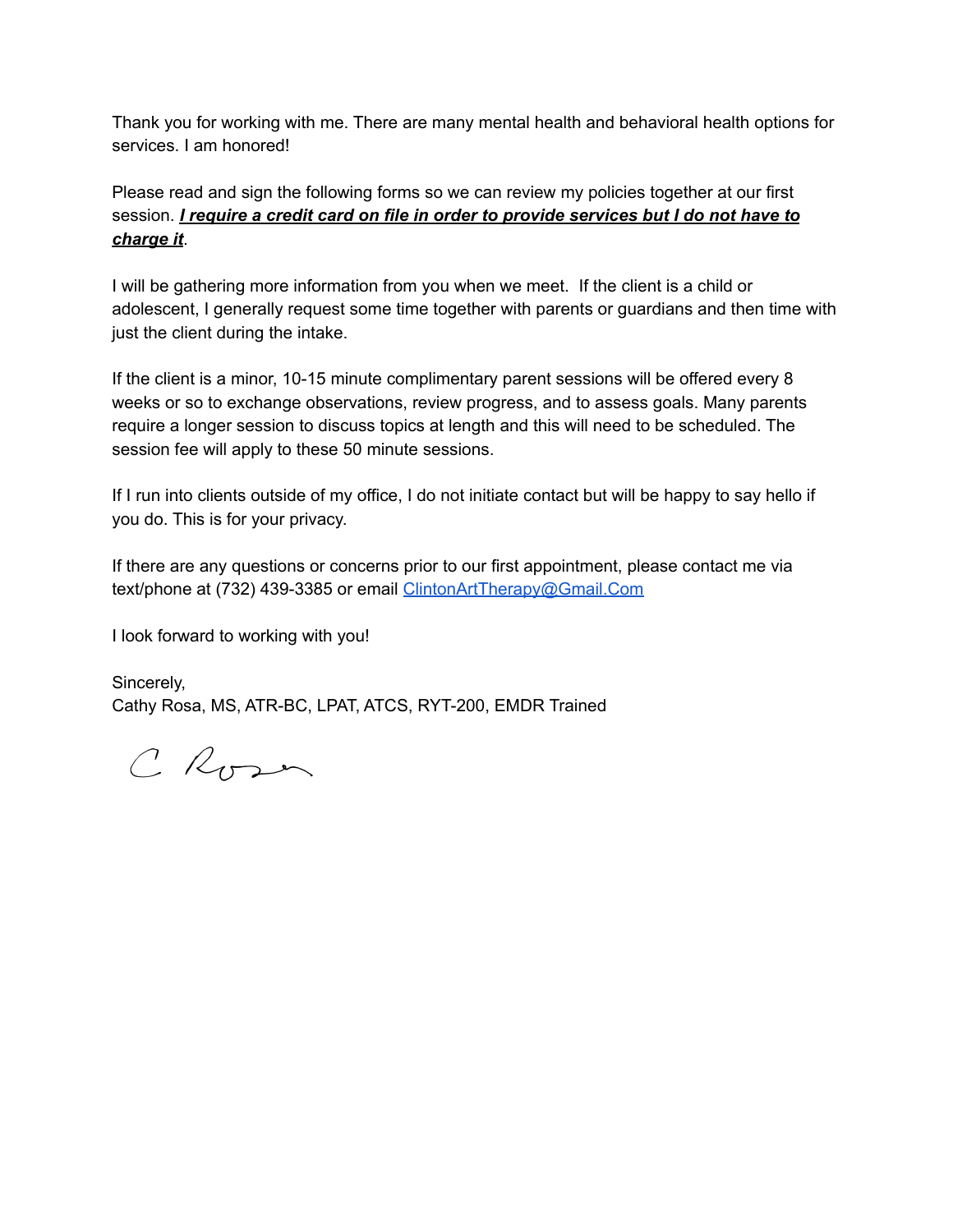## **Agreement to Pay for Professional Services**

Embodied Art Therapy & Yoga, LLC Catherine Rosa, MS, ATR-BC, RYT-200 Registered Board-Certified Art Therapist & Registered Yoga Teacher, EMDR Trained

I request that the therapist named above provide professional services to me, or to \_\_\_\_\_\_\_\_\_\_\_\_\_\_\_\_\_\_\_\_\_\_\_\_\_\_\_\_\_\_\_\_\_\_\_\_\_\_\_\_\_, (if client is a minor), and I agree to pay this therapist's fee of \$150 per session for these services.

I agree that this financial relationship with this therapist will continue as long as the therapist provides services or until I inform her that I wish to terminate treatment. I agree to meet with Cathy Rosa in person at least once before stopping therapy, after notification. Notification can be provided in person, via email, or telephone. I agree to pay for services provided for me up until the time I end the relationship. In the case of cancellation of appointments, **I agree to give at least 24 hours notice for cancellations, otherwise I will be charged the full session fee for the missed appointment. I** agree that I am responsible for charges for services provided by this therapist to me (or client, as named above).

**Credit card information is required to hold on file and this card will be charged if I cancel with less than 24 hours notice.**

Signature of client or responsible party:\_\_\_\_\_

Date: Client's or Responsible Party's printed name:

Credit Card #:

Expiration Date: CVV Code: Zip Code:

I, the therapist have discussed the above issues of payment with the client or responsible party and the person's behavior and responses give me reason to believe that this person is competent to give consent to treatment for either themselves or for party they are responsible

for.

| Signature of Therapist: |  |
|-------------------------|--|
| Date:                   |  |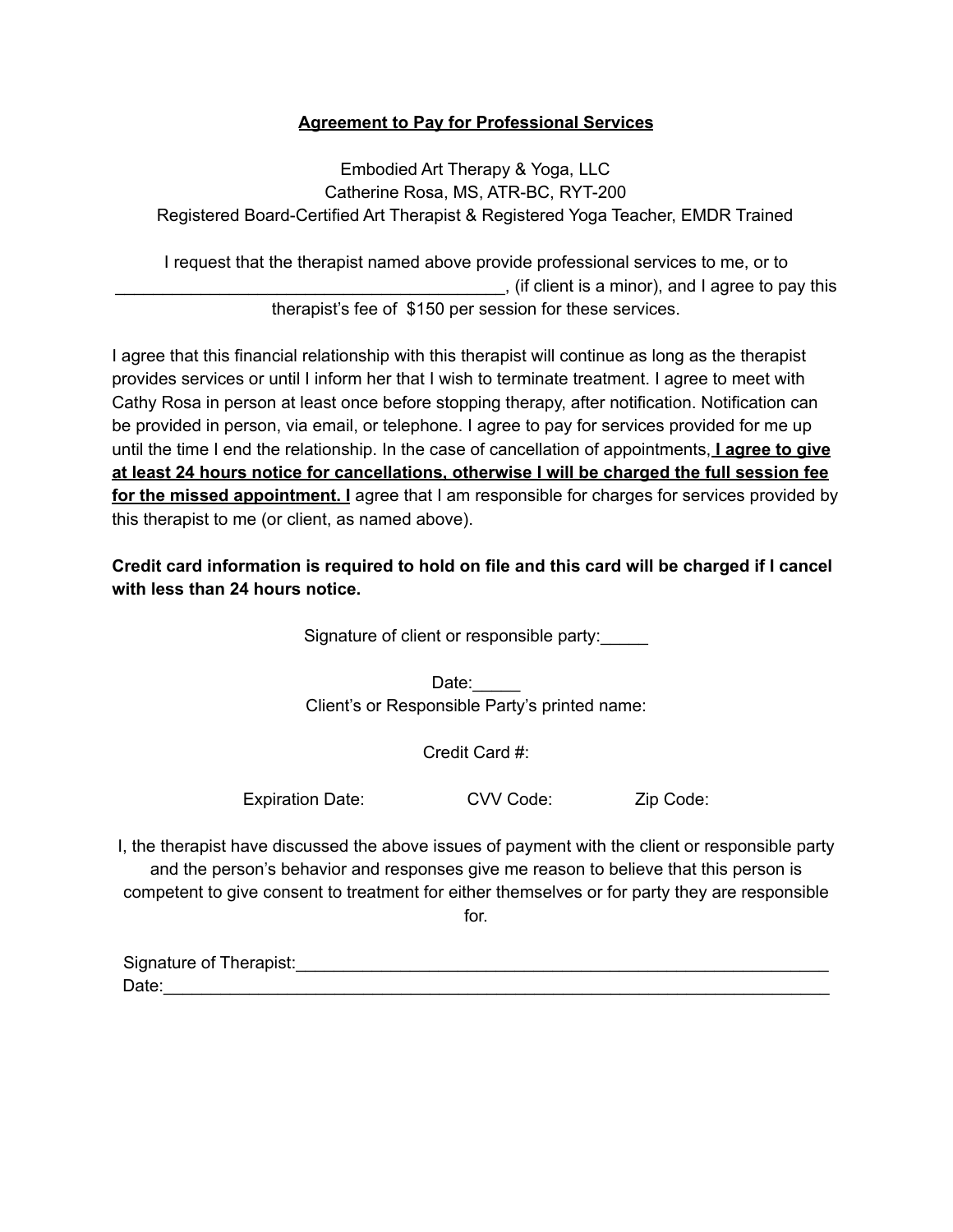If you would like me to collaborate with another professional (school counselor, psychiatrist, teacher, therapist, etc.) please fill out this optional form. Both professionals must have a copy of this or their own PHI form in order for us to communicate.. This ensures your privacy is respected and maintained.

### **Authorization for Release of Information**

Embodied Art Therapy & Yoga, LLC Catherine Rosa, MS, ATR-BC, RYT-200 Registered Board-Certified Art Therapist & Registered Yoga Teacher

I, \_\_\_\_\_\_\_\_\_\_\_\_\_\_\_ (DOB) give my permission for Catherine Rosa of Embodied Art Therapy & Yoga to exchange information with the following person/agency for the purpose of coordination of care.

Name: Phone: Address: Email:

I understand that verbal or written information will be disclosed only for this purpose and that the information will be limited to the following items: Please circle:

Psychiatric Evaluation Treatment Progress Intake Records Medication Records **Psychosocial Data** Psychological Assessment Discharge Summary Prognosis/Diagnosis Sub. Abuse assessment/treatment Education/Evaluation

This shall remain in effect until \_\_\_\_\_\_\_\_\_\_\_\_\_\_\_\_(date or event upon this authorization expires, ie. end of treatment.)

You have the right to revoke this authorization at any time by submitting a request in writing to Catherine Rosa of Embodied Art Therapy & Yoga, LLC. If you do this, it will prevent any releases after the date it is received, but can not change the fact that some information may have been sent or shared before that date. I understand that my treatment is not dependent upon whether or not I sign an authorization form. I understand that I may inspect and have a copy of the health information described in this authorization. I understand if the person or entity that receives the information is not a healthcare care provider covered by federal privacy regulation the information disclosed pursuant to this authorization may be subject to redisclosure by the recipient and no longer protected by HIPAA. I have been offered a copy of this release and do/do not want a copy.

Signature of client or representative: Date: Date: Printed name: Witness: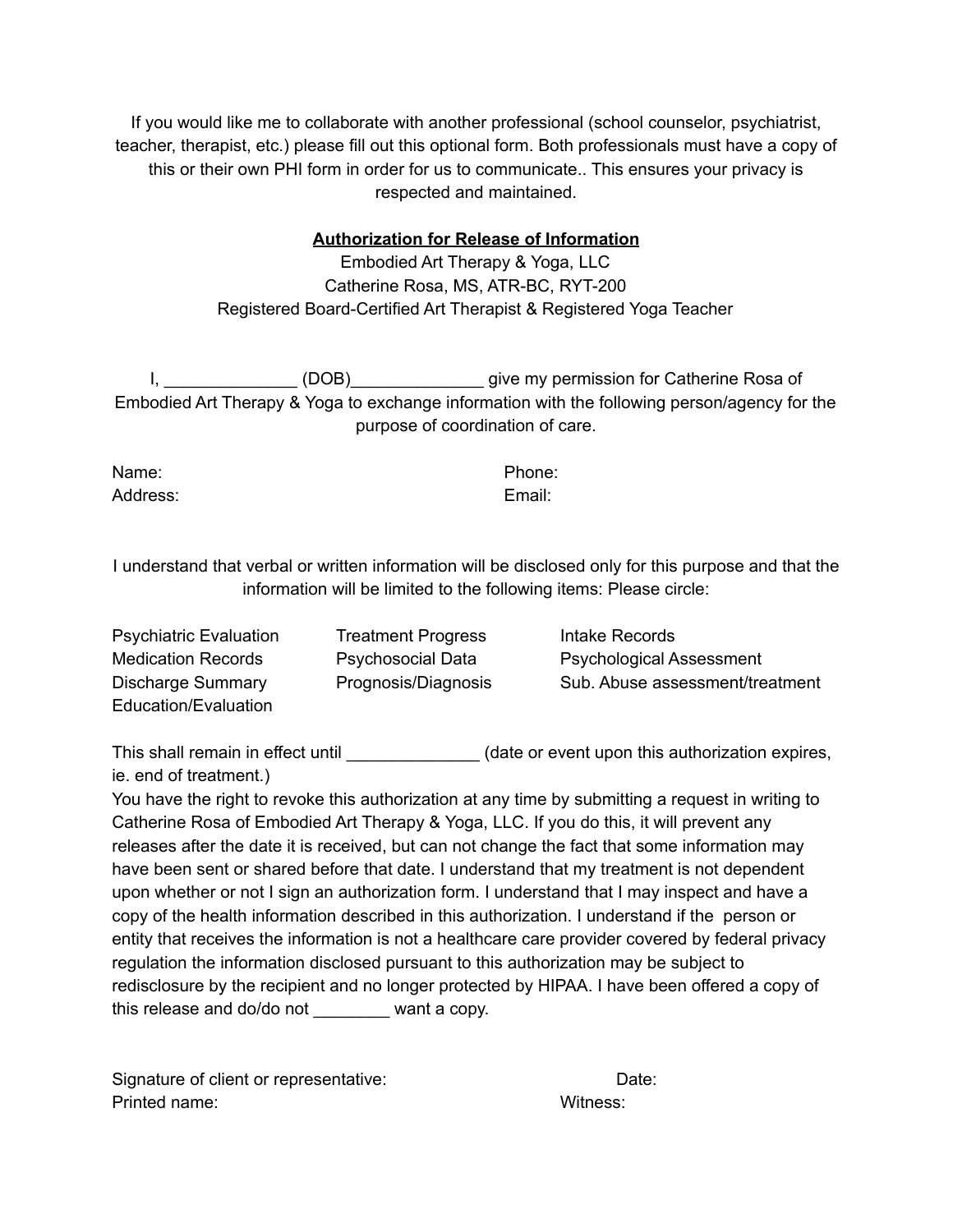# **OPTIONAL**

### **Art Release**

Embodied Art Therapy & Yoga, LLC Cathy Rosa, MS, ATR-BC, RYT-200 Registered and Board Certified Art Therapist & Registered Yoga Instructor EMDR Trained

I consent to the photographing of any artwork that I, or the child/adolescent/adult that I am guardian/parent of, produce with Catherine Rosa, MS, ATR-BC, RYT-200 at Embodied Art Therapy & Yoga, LLC. I understand that all details as to identity will be kept confidential and the use of such photographs will be for educational purposes only. Catherine Rosa will not share in any public forum artwork created in sessions except for educational purposes with client or guardian's permission.

\_\_\_\_\_\_\_\_\_\_\_\_\_\_\_\_\_\_\_\_\_\_\_\_\_\_\_\_\_\_\_\_\_\_\_\_\_\_\_\_\_\_\_\_\_\_\_\_\_\_\_\_\_\_\_\_\_\_\_\_\_\_\_\_\_\_ Client's Signature

> \_\_\_\_\_\_\_\_\_\_\_\_\_\_\_\_\_\_\_\_\_\_\_\_\_\_\_\_\_\_\_\_\_\_ Responsible Party's Signature, if applicable

\_\_\_\_\_\_\_\_\_\_\_\_\_\_\_\_\_\_\_\_\_\_\_\_\_\_\_\_\_\_\_\_\_\_\_\_\_\_\_\_\_\_\_\_\_\_\_\_\_\_\_\_\_\_\_\_\_\_\_\_\_\_\_\_\_\_ Client's or Responsible Party's Printed Name

Date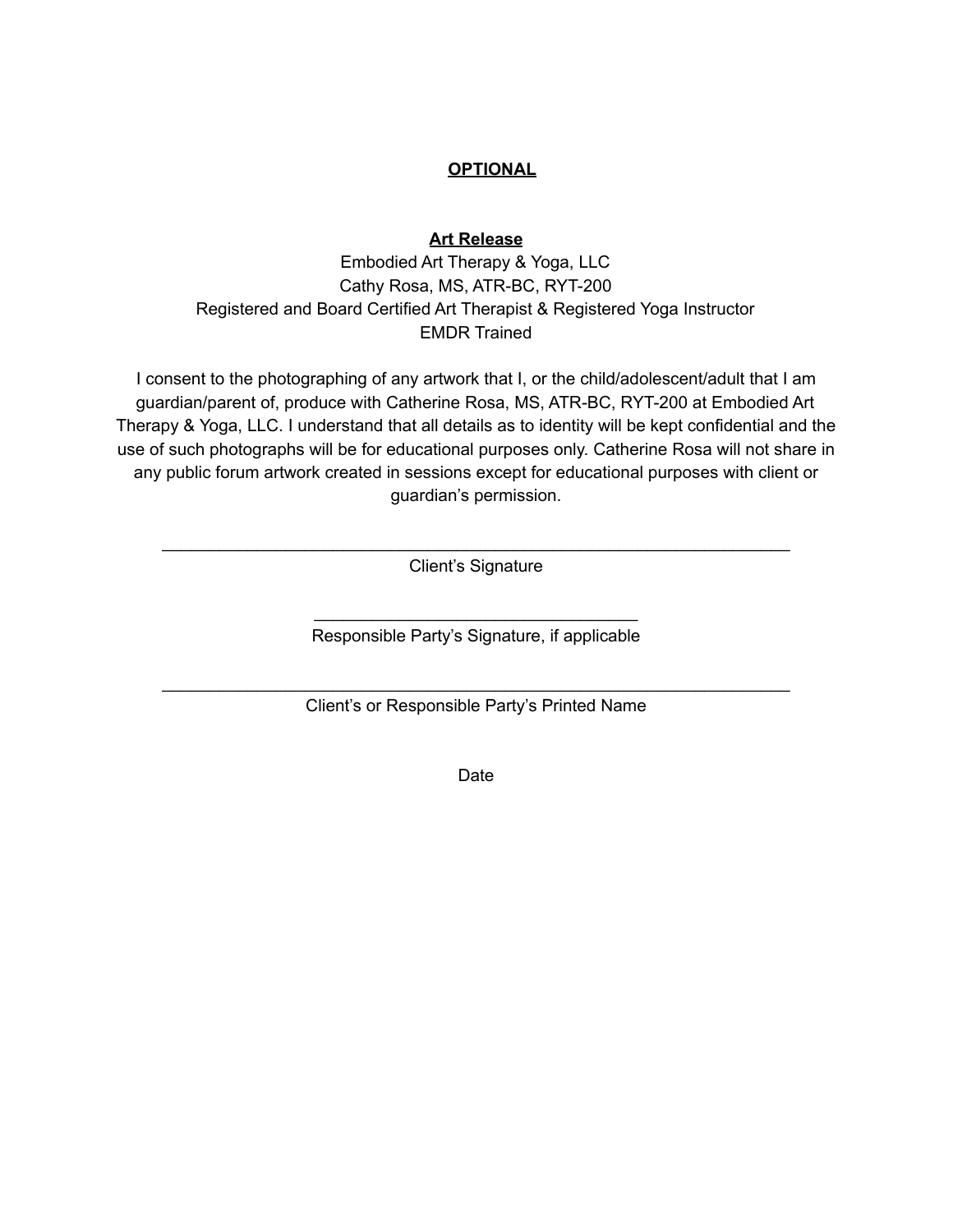#### **Intake Questions**

Embodied Art Therapy & Yoga, LLC Cathy Rosa, MS, ATR-BC, RYT-200 Registered and Board Certified Art Therapist & Registered Yoga Teacher, EMDR Trained

Name & pronoun of client: Name of guardian(s):

DOB: Ethnicity/Culture: Address: Phone: Email: (parent/guardian if under 18):

Emergency Contact (Please Specify relationship):

Client's school (if minor) or Place of Employment:

Optional Release of Records Signed: \_\_\_\_\_\_\_Yes \_\_\_\_\_\_No

Did someone refer you? If so, can I thank them?

\*What brings you to therapy? What do you hope to achieve?

\*What is your occupation or grade level?

\*How do you currently cope with stress?

\*Friends/ Support System:

\*What, if anything, has brought you joy/purpose/passion?

\*Any hobbies, interests, or creative activities?

\*Who lives with you?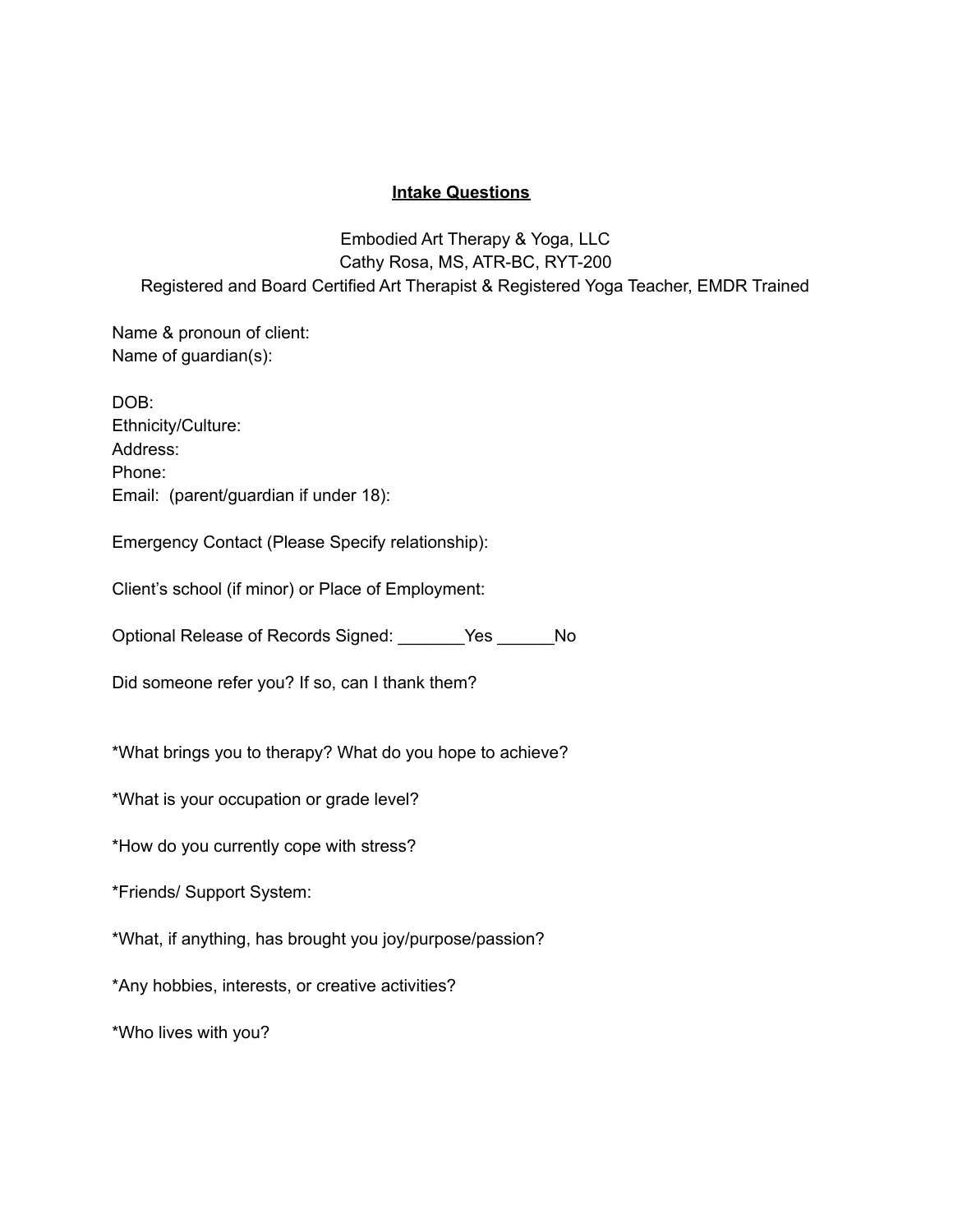Are there any significant illnesses or hospitalizations? Recent medical exam? Please list current medications. Continue on the back of the form if needed.

\_\_\_\_\_\_\_\_\_\_\_\_\_\_\_\_\_\_\_\_\_\_\_\_\_\_\_\_\_\_\_\_\_\_\_\_\_\_\_\_\_\_\_\_\_\_\_\_\_\_\_\_\_\_\_\_\_\_\_\_\_\_\_\_\_\_\_\_\_\_\_\_\_\_\_\_ \_\_\_\_\_\_\_\_\_\_\_\_\_\_\_\_\_\_\_\_\_\_\_\_\_\_\_\_\_\_\_\_\_\_\_\_\_\_\_\_\_\_\_\_\_\_\_\_\_\_\_\_\_\_\_\_\_\_\_\_\_\_\_\_\_\_\_\_\_\_\_\_\_\_\_\_

\*Are there problematic/unhelpful behaviors at home or school?

\*Have you/client been in therapy before? What was the outcome?

\*Is there any substance abuse history either with client or in the family? YES / NO

\*Any history of abuse/neglect/other forms of trauma? YES / NO

\*What else is important or helpful for me to know about you?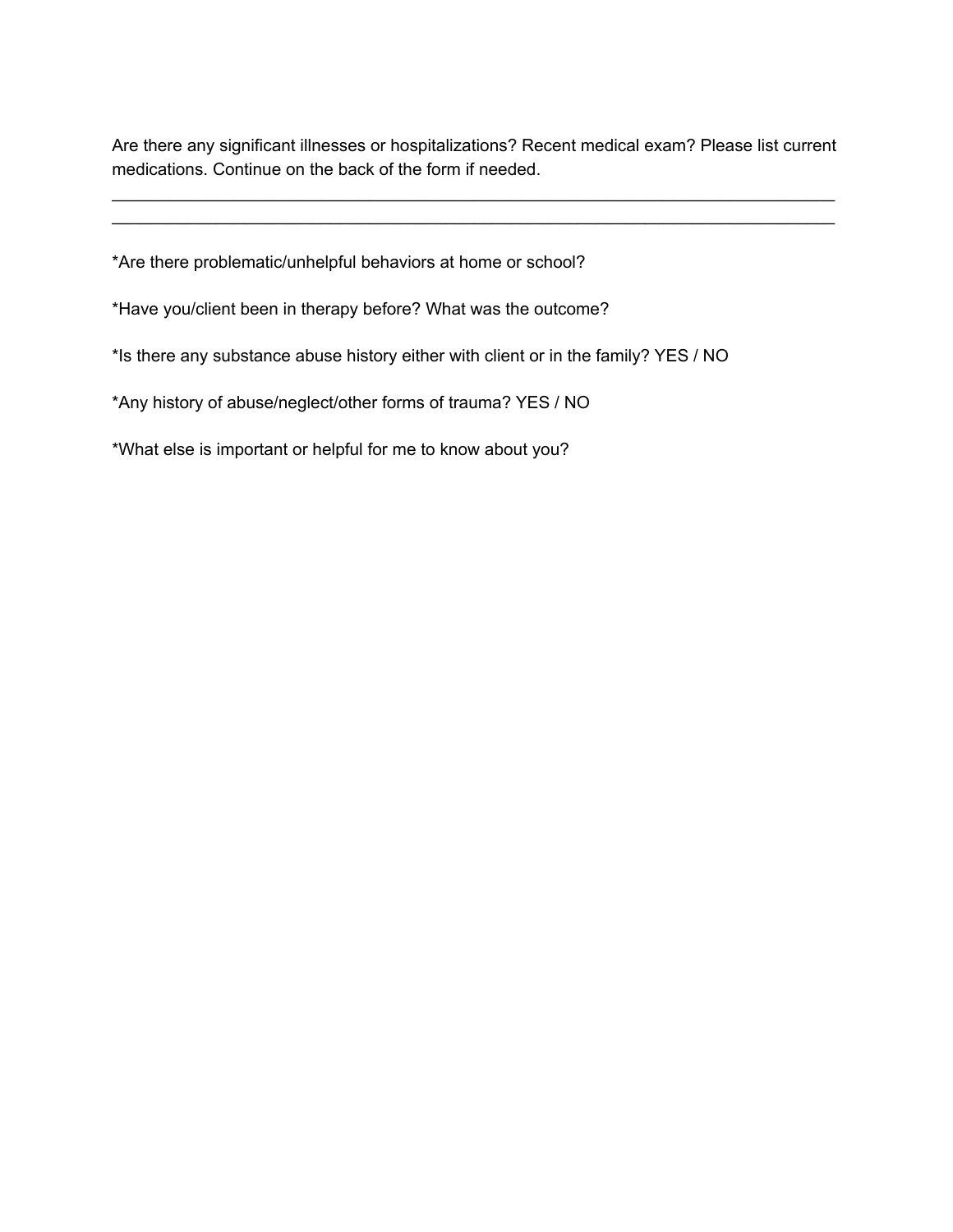### RISKS & BENEFITS

It is agreed that the client shall make a good-faith effort at personal growth and engage in the therapy process as an important priority at this time in his/her life. Therapy is designed to assist clients in resolving issues and dealing with difficult challenges. I will make every effort to make therapy successful in this manner. However, you should know that participating in therapy is no guarantee that you will "solve" your problems and that issues will be 100% resolved. Please be aware that through the course of therapy, we may expose unresolved issues that may cause emotional distress. Participation in therapy means that you accept these risks and are willing to deal with the potential emotional upheaval. Suspension, termination, or referral shall be discussed for lack of commitment or for any unresolved conflict or impasse between therapist and client as soon as possible.

Every effort to deal with discrepancies in dealing with treatment or payment should be made first with Cathy Rosa. If no satisfactory mutual agreement is reached after an extended and reasonable period of time, the client may contact the American Art Therapy Credentials Board:

7 Terrace Way, Greensboro, NC, 27403-3660.

(877)-213-2822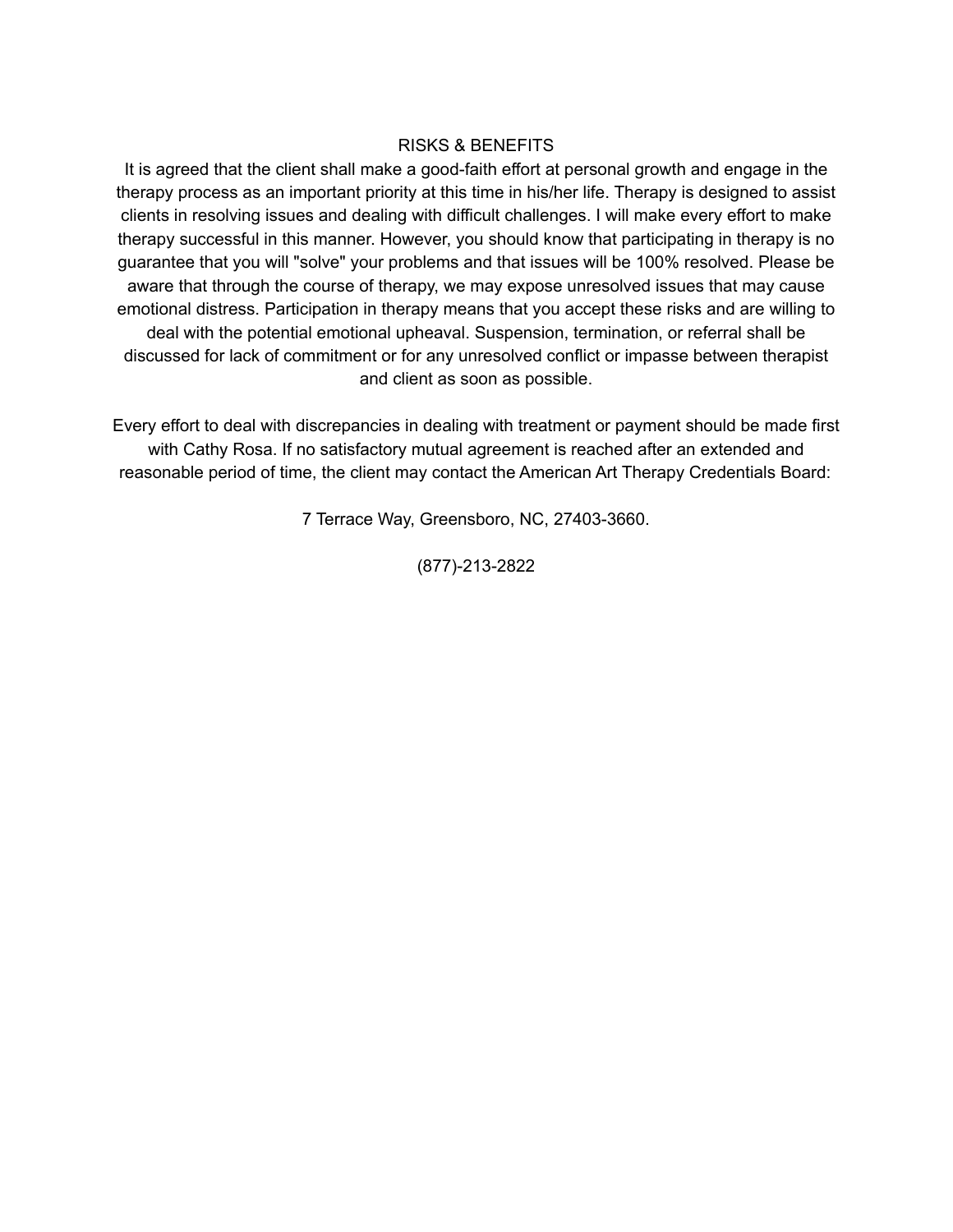# **Disclosure Statement**

Part of providing the best possible treatment and professional development involves my utilization of professional supervision sessions in which I discuss professional practices for the sake of furthering my knowledge base, to improve my clinical skills, and to seek guidance and support from experts/peers in the mental health field. There is a chance I may discuss your case in supervision but I will never use your actual name or any other identifying features.

I understand and agree.

 $\overline{a_1}$  ,  $\overline{a_2}$  ,  $\overline{a_3}$  ,  $\overline{a_4}$  ,  $\overline{a_5}$  ,  $\overline{a_6}$  ,  $\overline{a_7}$  ,  $\overline{a_8}$  ,  $\overline{a_9}$  ,  $\overline{a_9}$  ,  $\overline{a_9}$  ,  $\overline{a_9}$  ,  $\overline{a_9}$  ,  $\overline{a_9}$  ,  $\overline{a_9}$  ,  $\overline{a_9}$  ,  $\overline{a_9}$  , Signature, Date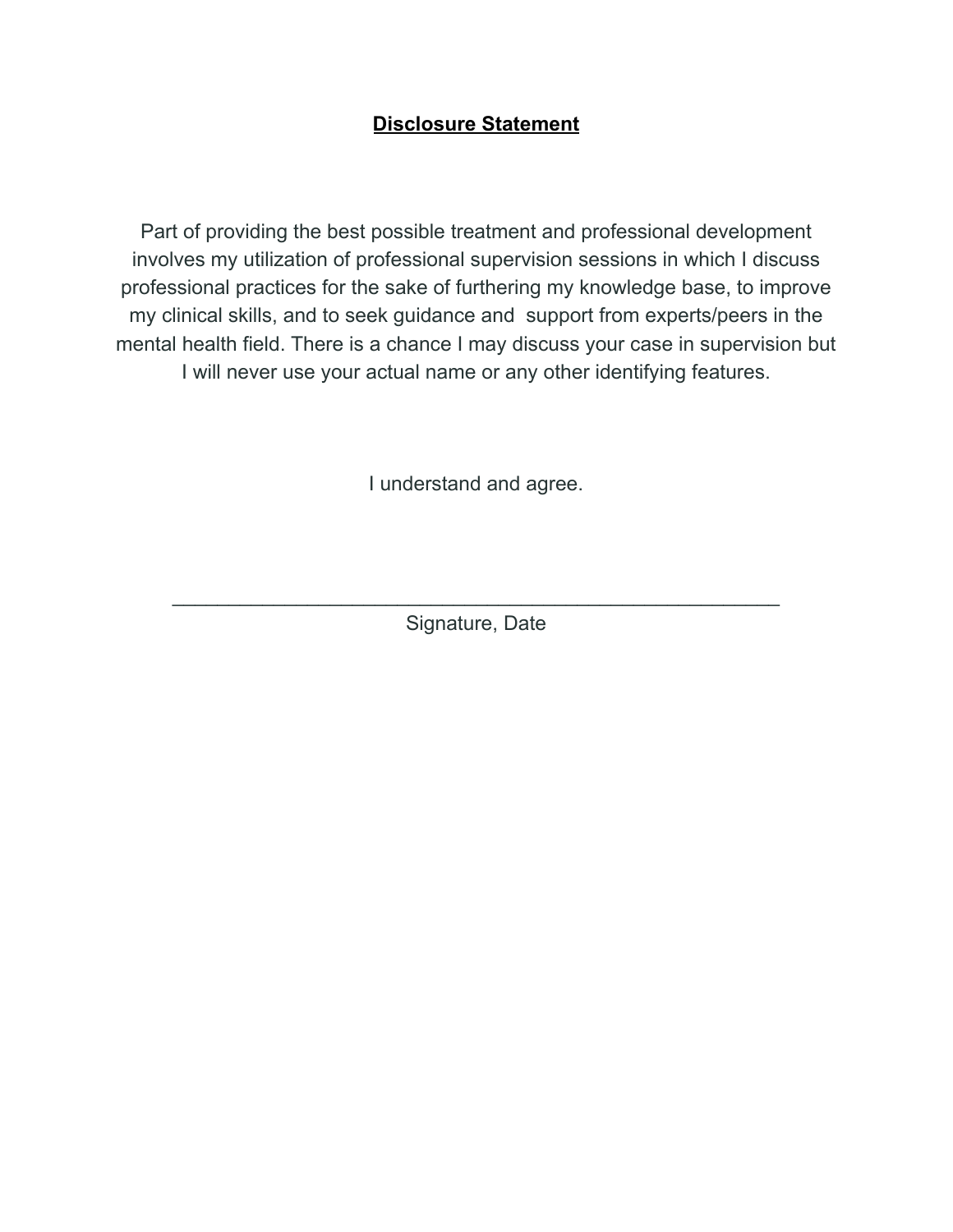## **Social Media Policy and Electronic Communication Policy**

Embodied Art Therapy & Yoga, LLC Catherine Rosa, MS, ATR-BC, RYT-200 Registered Board-Certified Art Therapist & Registered Yoga Teacher, 200

Electronic Communications: I cannot ensure the confidentiality of any form of communication through electronic media, including text messages. You are also advised that any email sent to me via computer in a work environment is legally accessible by an employer. If you prefer to communicate via email or text messaging for issues regarding scheduling or cancellations, I will do so. While I may try to return messages in a timely manner, I cannot guarantee immediate response and request that you do not use these methods of communication to discuss therapeutic content and/or request assistance for emergencies.

Embodied Art Therapy & Yoga/ Catherine Rosa is ethically and legally obligated to maintain records of each time we meet, talk on the phone, or correspond via electronic communication such as email or text messaging. These records include a brief synopsis of the conversation along with any observations or plans for the next meeting. A judge can subpoena your records for a variety of reasons, and if this happens, Embodied Art Therapy & Yoga must comply.

Social Media/Internet Search/Endorsements: While my present or potential clients might conduct online searches about my practice and/or me, I do not search my clients on search engines or social media unless there is a clinical need to do so, as in the case of a crisis or to assure your physical wellbeing. I do not "Friend", "Connect" or "Follow" clients on any form of social media if I have personal accounts in order to protect your confidentiality. If clients ask me to conduct such searches or review their websites or profiles and I deem that it might be helpful, I will consider it on a case by case basis and only after discussing possible impacts to our professional relationship and your privacy. I also will not endorse client or contractor's products in any presence whether online or otherwise as that creates a dual relationship.

Signature of Client or Responsible Party

Date \_\_\_\_\_\_\_\_\_\_\_\_\_\_\_\_\_\_\_\_\_\_\_\_\_\_\_\_\_\_\_\_\_\_\_\_\_\_\_\_\_\_\_\_\_\_\_\_\_\_\_\_\_\_\_\_\_\_\_\_\_\_\_\_